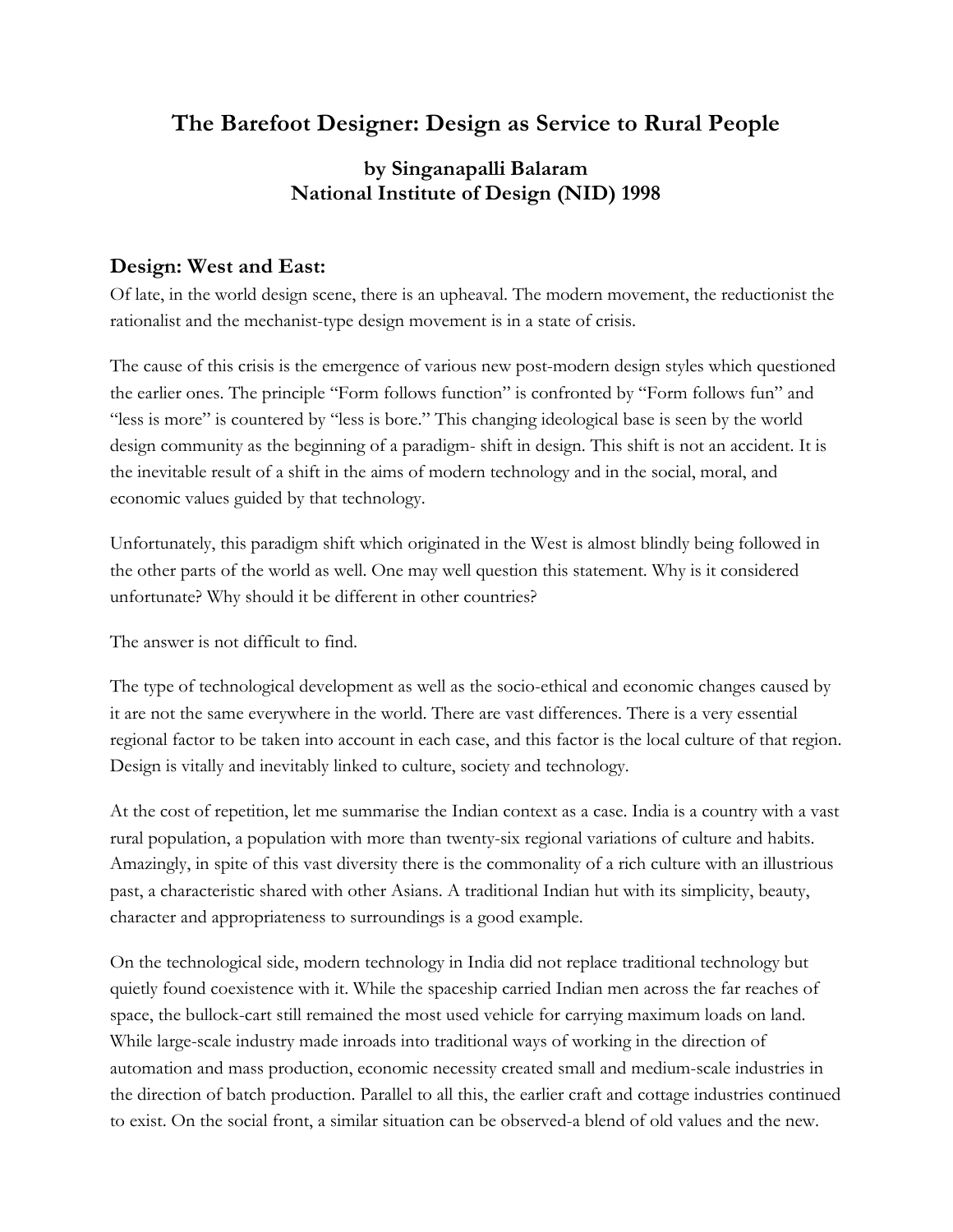Women have come out of their homes to be educated, to do jobs and earn equally with men. Yet they have remained servile, vulnerable and exploitable. Young men and women have become "modern" and more open with regard to man-woman relations and with regard to the family and social norms of dress behaviour etc. Yet the old systems of arranged marriages, dowry system, and caste discrimination continue as before.

An abundance of manpower (including female labour and child labour), unexplored local resources, the scarcity of machine-skills and the scarcity of capital have characterised Indian economy. Spiritually, the Indian remains internally very religious and emotional. Outwardly, however, he is influenced greatly by Western materialism and physical manifestations of living. Coexistence is the hallmark of today's India. However, most of the contemporary Indian designs do not reflect considerations of this diversity and this coexistence. Such a lack of consideration is found in almost all the Asian and the other poorer countries, (Refer Case Study 6 "The Family Planner" in Section Across).

The design situation in the West is often taken as typifying the situation in the world. This is simply an illusion. Yet, paradoxically, designers in Asia have, by and large, ignored their own contexts and conditions by looking towards the West and being trained in the West.

In the initial stages, about three or four decades ago, when design was in its infancy there was perhaps no alternative to training in the West and looking towards it. But one cannot stay an infant forever Design training and design profession in the West is naturally geared to its own needs, its own socio-cultural environment, its own values and its economy. It is suicidal to transplant solutions on to a completely different ground. Even some of the world's great designers have failed in such projects, when undertaken in alien, faraway lands. World-famous architect, Le Corbusier's design of the city of Chandigarh in India would serve as an example. Chandigarh looks beautiful but fails to suit the living habits of the local inhabitants. It may be possible intellectually and rationally to understand a culture, its technology and its economics, but it is nearly impossible, without living in it, to feel the inner truth of this culture, the social values and the ethos, in their many subtle aspects, in order to find suitable solutions.

#### **Two concerns:**

Mahatma Gandhi, the great Indian leader and social reformer wrote in 1921," I do not want my house to be walled in on all sides and my windows to be stuffed. I want the cultures of all lands to be blown about my house as freely as possible. But I refuse to be blown off my feet by any. I refuse to live in other people's houses as an interloper; a beggar or slave.... Mine is not a religion of the prisonhouse. It has room for the best among God's creation."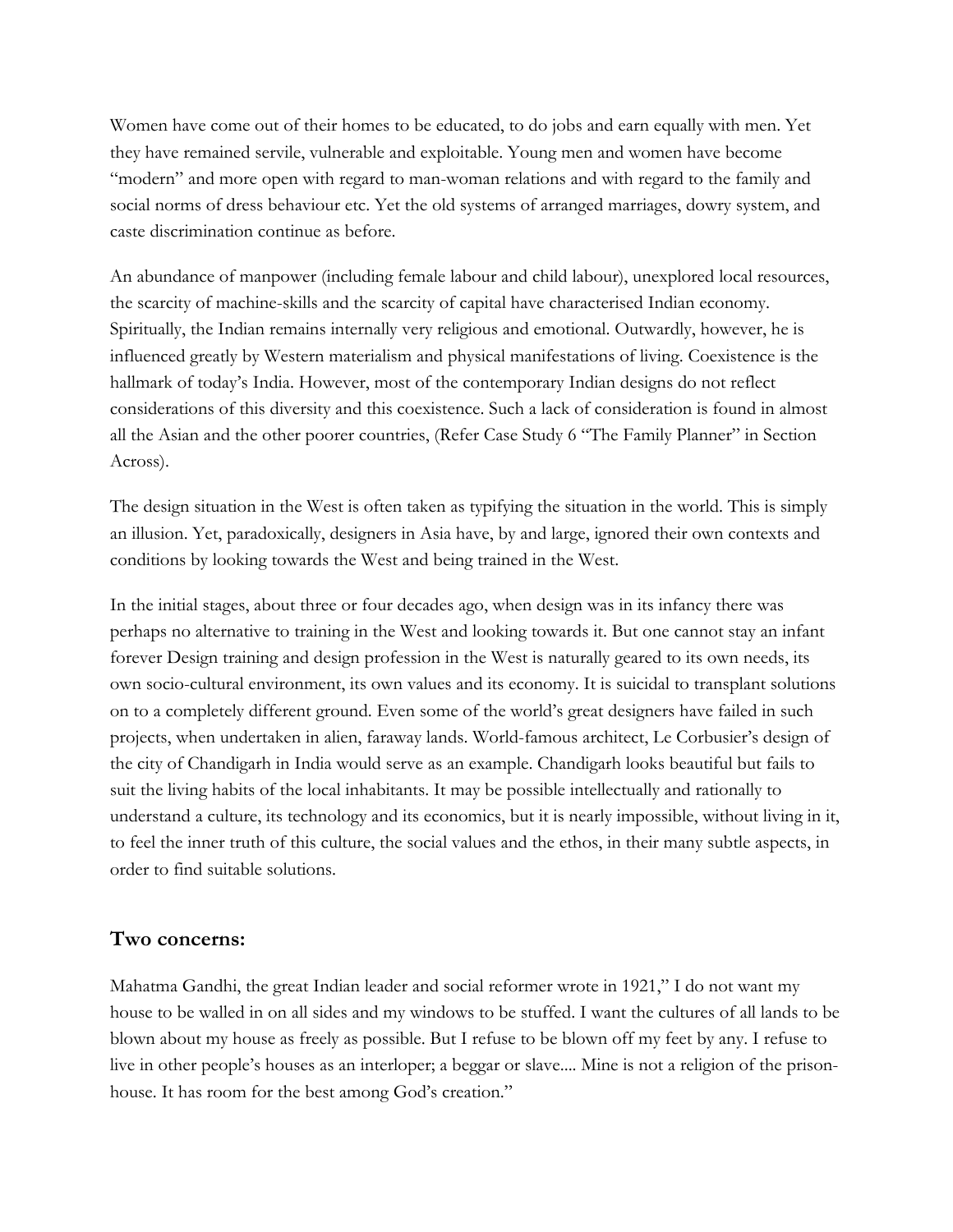Gandhi's invaluable advice of letting cultures of all lands to be blown about freely but refusing to be blown off one's own feet is worth following not only by the Indians but also by the people of every country. At present, majority of the countries in the world seem to be getting swept off their own feet. Such Westernisation is the first concern of this article. Designers of a country are well advised to look at their own culture, ethos and design vernacular in order to learn from it.

The second and even more serious concern, which should be the concern of every conscientious designer, is urbanisation of design. Design has remained essentially an urban activity everywhere. The attempts of urban Indian designers to design village products such as the bullock-cart or the sickle have been largely unsuccessful. The reason simply is that they were alienated solutions within the same land.

## **A call:**

In a country like India where eighty per cent of the population live in villages, how can design play any role in people's lives when it does not cater to the village population? Therefore, my call is for a design movement. Since the situation is similar in all industrially developing countries one can call this a "majority world" design movement call.

The key phrase for such a call could be—"Go to the villages and take the government with you." Unless there is a massive thrust, a movement in a "designed" direction, design in the "majority countries" may continue to follow the directions set by the West, and designers may, for years, keep on "designing" devices and communication systems for

the urban citizen and the elite and contribute to perpetuating the existing imbalance between the urban rich and the rural poor; rather than alleviating it

The dominant media in countries like India are urban based and these naturally project the technology of an urban based culture, its design and social values, while the rural voices remain feeble and unheard. Popular film, TV, radio, magazines and books-all are urban and in turn westerninfluenced. The continuing pre-independent education system and a hangover admiration have contributed to this situation. The whole of India, which has created professional practitioners of design for over a quarter of a century, has trained a very small percentage of students from rural backgrounds. Out of these, even further less went back to villages to work for people over there. The media promoted design through glossy picture magazines and flashy FV shows. This type of expensive and elitist design was thought of as "the only design" by the public as well as by industry. It has mooted the widely held wrong idea that design is for the affluent, for the competitive economy and for export Design has become a "fashionable" commodity.

In India, due to the recent economic crisis, design is talked about only in terms of its power to sell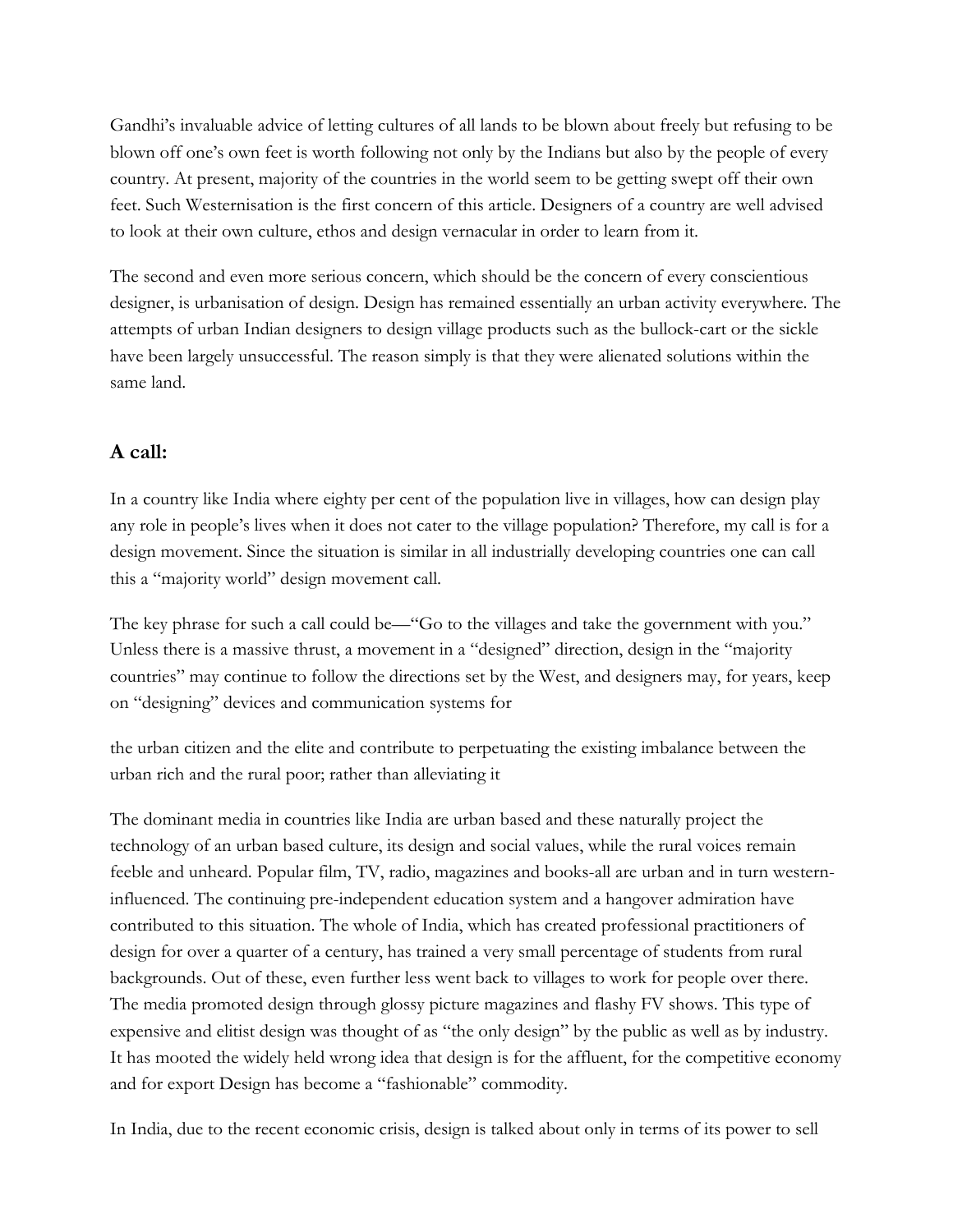more and earn profits, mostly for its own good, abroad. The vital fact that design is a tool for the betterment of life has been ignored completely.

It is unthinkable in India, for a slum dweller to approach a designer for improving his crumbling shelter; or a poor farmer for improving his primitive sickle or a washer man for a better way of identifying his customers' clothes.

Even if an Indian designer in a burst of zeal, enthusiasm and probably a feeling of guilt offers to practise a different kind of design for the "real" people and offers to return to the villages, two questions stand paramount:

First, Can he?

Next, Will he?

The former refers to his competence and capabilities and the latter to his values and aspirations in life.

Urban designer and rural survival:

At the cost of inviting the wrath of many designer colleagues I would argue that it is unlikely that a city-trained designer really has the capabilities to operate in a rural set-up, It needs an in depth knowledge as well as an understanding of the local culture, methods, needs and the design vernacular; quite apart from an understanding of the village economy, community, psyche and ecology where the need operates. Indian designers, for example, know nothing about the coconut tree, though it is an abundant local resource with centuries of social, religious, and economic significance and of immense use, in daily life, even today. Mud, bamboo and thatch have been the most widely used housing materials for ages in rural India, yet it is hard to find Indian architects who know enough of these indigenous materials to use them well in their design of houses.

This is also the case with all other disciplines of design. We talk of the brain-drain and how highly educated young graduates go to work and serve in countries other than their own. A similar internal brain-drain is happening within the country.

A minority of the urban designers actually come from the rural areas just as the author does. For a number of reasons they do not go back to their villages. They invariably settle

in the urban area. They are a loss to the parent rural communities, even if they make their mark internationally.

There are a number of reasons for this non-return to their native villages. Some of the reasons are the lack of facilities for living and the lack of facilities for working (designing), The lack of facilities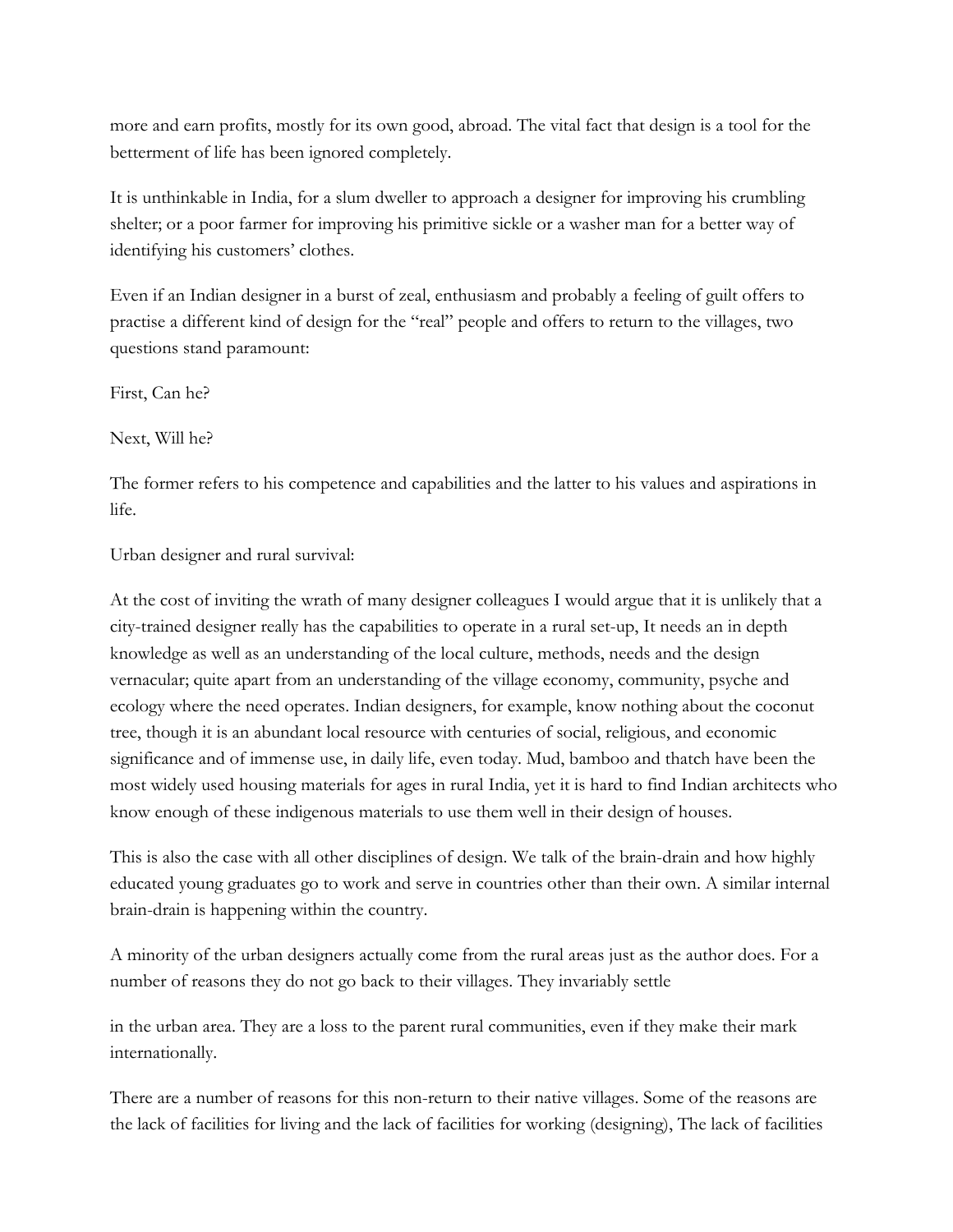for living would include modern well-equipped hospitals, English-medium schools, airports, theatres, clubs, electricity and so on. Lack of working facilities would include computers; communication links; infrastructure and so on.

So, he cannot return.

And will not return.

In any case it is impossible to provide design service to large numbers of rural communities using highly trained urban professionals. The cost of training a designer is so enormous that the number of such trained designers will always be insignificant compared to the vast number of rural people who need their services. Their fees will be high and unaffordable by the rural people and their knowledge is urban and western- oriented. At the same time, the rural people also need their assistance badly.

Designers and design students in countries like India must educate themselves in the local culture, its needs and the vernacular. This has to be done on a war footing because everything is changing with utmost rapidity. This should be the first and foremost activity.

There is a strong feeling that physical proximity and involvement are two essential ingredients one must possess, without which there may be severe limitation of one's depth of understanding and feeling for the people one is concerned with.

## **Good efforts:**

Perhaps it is worth reviewing here the efforts of some individuals and organisations in India who are deeply concerned about this serious problem.

A committed Gandhian named Ishwarbhai Patel runs a school for cleaning. It is called "Safayee Vidhyalay." It concentrates on the most important yet socially most looked- down work of cleaning latrines. Although the school is located in Ahmedabad city, every summer vacation he conducts training camps in villages. The students of the school live and work with the villagers to build latrines for them. Most villages in India have no latrines at all. Ishwarbhai designed special latrines which are inexpensive. He used village materials and constructed latrines which require the least amount of water for flushing. After the initial training, the villagers built the latrines themselves. In this way Ishwarbhai covered hundreds of village families, and this approach is worth emulating. (Refer Case Study 13 "The lolled" in Section Across).

There are many non-government organisations (NGO) which are based in cities but do field work in villages. For visibility, fund raising and for administration, city base is necessary. Designers are an important part of these voluntary, sustained terms. The advantage of such an arrangement is that the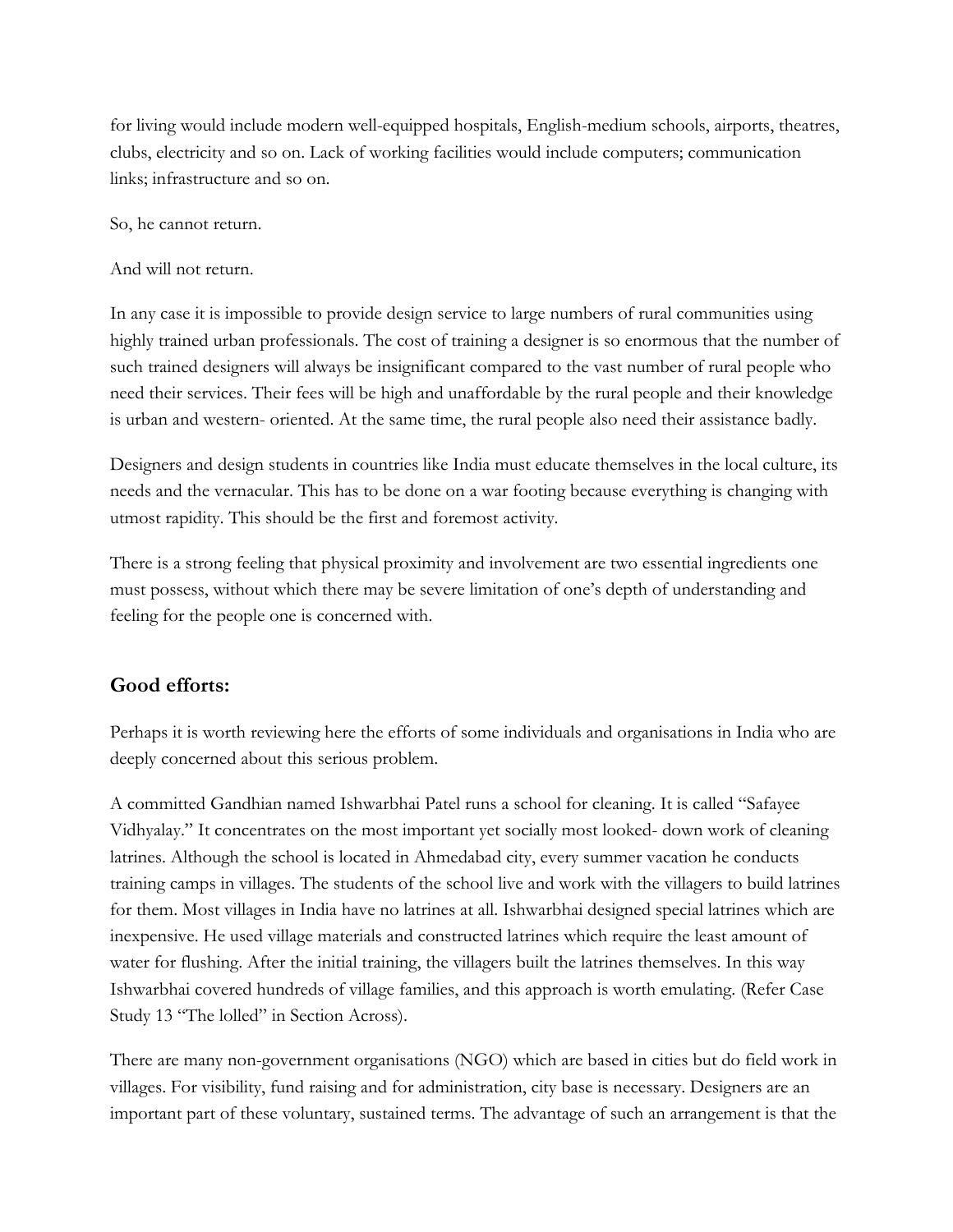designers can work simultaneously for the urban as well as rural clients which ensures good earning on one hand and satisfaction of social work on the other.

The few design institutions in the country such as the National Institute of Design and Industrial Design Centre undertake rural design projects as classroom projects to encourage students to work for the rural areas. Many a time the institutes based in cities collaborate with voluntary organisations working in rural areas. This is necessary because the NGOs due to their sustained contact and work experience, act as guides and facilitators to the inexperienced students. The Institutes also include in their design training curriculum, courses such as craft documentation which requires students to visit villages and closely observe the craftsperson's and their families and document their work. Thus a respect for their work as well as a rapport with rural craftsperson's is developed.

The National Institute of Design has innovated an interesting course for the Foundation Programme students. It is called "Environmental Perception" (rural). During this one-month course, the students go to a village and stay there, experience village life, eat the villagers' food and work with the villagers. With deeper understanding they record the experience in the form of drawings and notes. For many urban bred students this experience works as an eye opener. More importantly they develop friendship and empathy for the rural people. As a result, after graduating some of them decide to work in the villages.

Design institutions in India also attempt to conduct training programmes for the village craftsmen or village communities. These are usually not conducted in villages due to lack of facilities. When these are conducted in cities, the response from the villagers is poor in spite of improved communications, the city and its gloss frightens them and alienates them.

## **Barefoot designer:**

Some years ago, when this author was invited to address an international design conference, I first brought in the concept of the "barefoot-designer," taking a cue from the Chinese barefoot doctor. The idea behind this concept was to take design to the heart of the villages and make it useful to the people there. It will not work if we force the urban designer to go and practise design in the villages. Neither will it work if we ask the designers from a rural background to go back to their villages to work for their people. It also does not seem practical at present to establish design schools in villages or introduce design courses in the existing village schools as there is a severe shortage of schools in villages. Perhaps a workable approach for the barefoot designer would be to increase the number of design institutions in the country to the extent we can. Some of these should be located in small towns but their curriculum should be geared to rural needs.

Let us look at the "barefoot doctor" concept of China. It happened in the late 60s as part of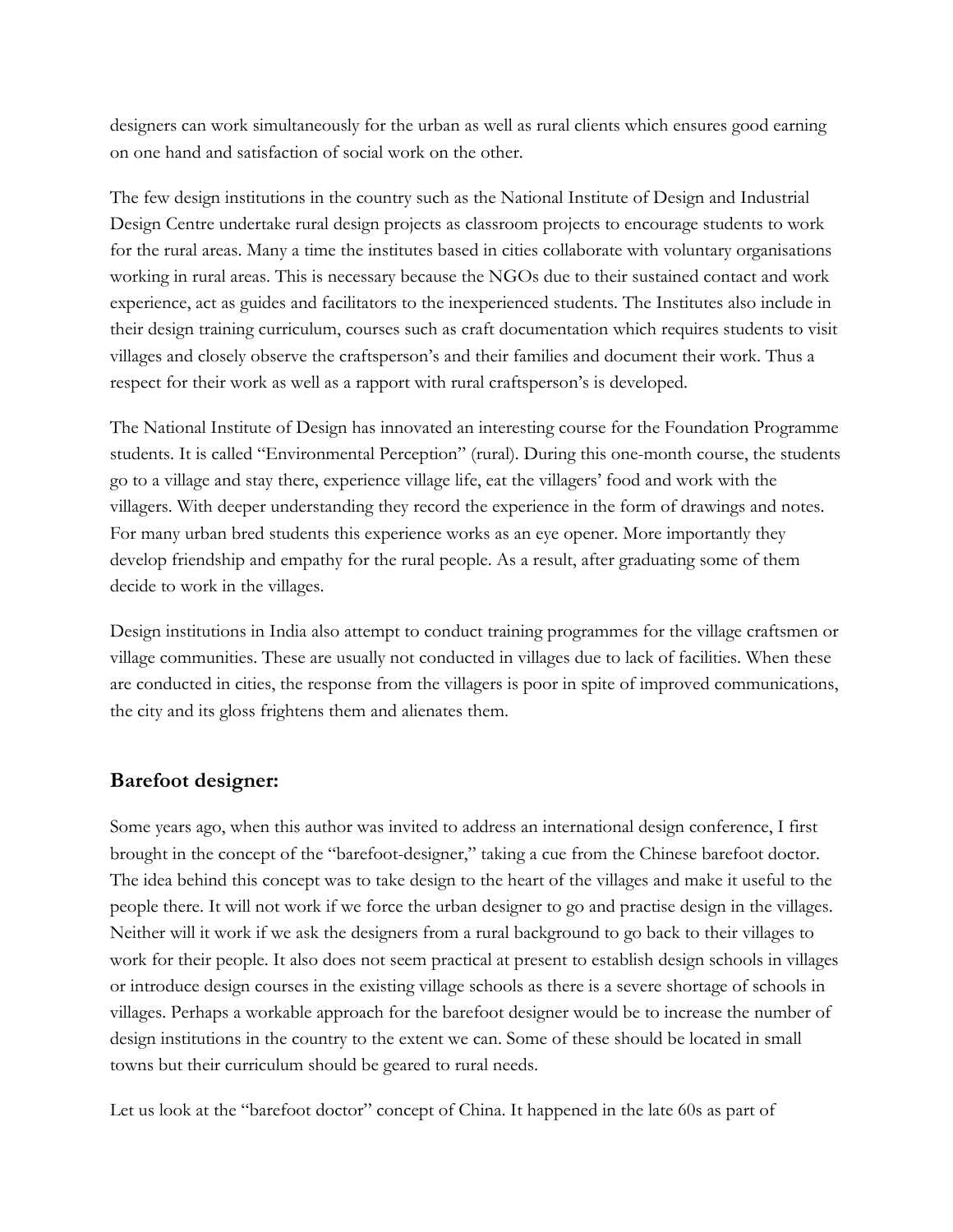Chairman Mao's Cultural Revolution.

"China is an enormous country with a huge population and in 1950, at the time of Liberation; the new government recognised that it had few material resources to cope with a disease-ridden population living in an extremely unhealthy environment. It realised that there was no way in which China's problems could be solved by health care along Western lines, using a hospital-based curative approach, high technology and highly trained and therefore expensive health professionals. National principles of health care were agreed upon covering four main areas for immediate action.

These were services to the people, disease proven Lion, integration of traditional and modern systems of health, both curative and preventive and mass campaigns involving everyone, especially the doctors. These campaigns increased public awareness of health issues and led to widespread acceptance of the responsibility of individuals for their own health and for the health of the community.

During the 1950s and early 1960s, environmental improvement came about through the elimination of pests such as rats, flies, mosquitoes, bed bugs, etc., and with the introduction of improved sanitary facilities, which also controlled and made productive use of human wastes. There were specific programmes of action: vaccination against smallpox; elimination of sexually transmitted diseases: broader vaccination campaigns, including vaccination of all newborns against tuberculosis; control of both malaria and schisto-somiasis through mass case findings; treatment and environmental action against the vectors of these diseases. To carry out these programmes, auxiliary workers were specifically recruited and trained and the programmes received full support socio- politically, including extensive use of the media.

Having, so to speak, cleaned up some of the most obvious and urgent health problems by the mid-1960s, the Chinese leadership, using the gathering forces of the Cultural Revolution, focused on the more personal health care needs of the population. Only about 70 per cent of the people lived in the urban areas, but this small percentage included almost all the professional medical personnel, leaving the vast majority of the population to their own devices, health wise. One third of all health professionals were forthwith ordered to the rural areas and, for the next ten years, either permanently or periodically, they provided health services to the villages in the shape of mobile medical teams. Coming face-to-face in this way (probably for the first time) with massive health care problems of the vast majority of their countrymen, it had an interesting as well as a salutary effect on China's high-level medical academics and public health officials. The vast burden of ill health was impossible for them to handle on their own and they may also have felt that the work that was needed was to some extent a waste of their own expensively acquired skills, A rural health service had to be provided and the decision was made to recruit and train village-level health workers-barefoot doctors, or more literally from the Chinese term "doctors without shoes."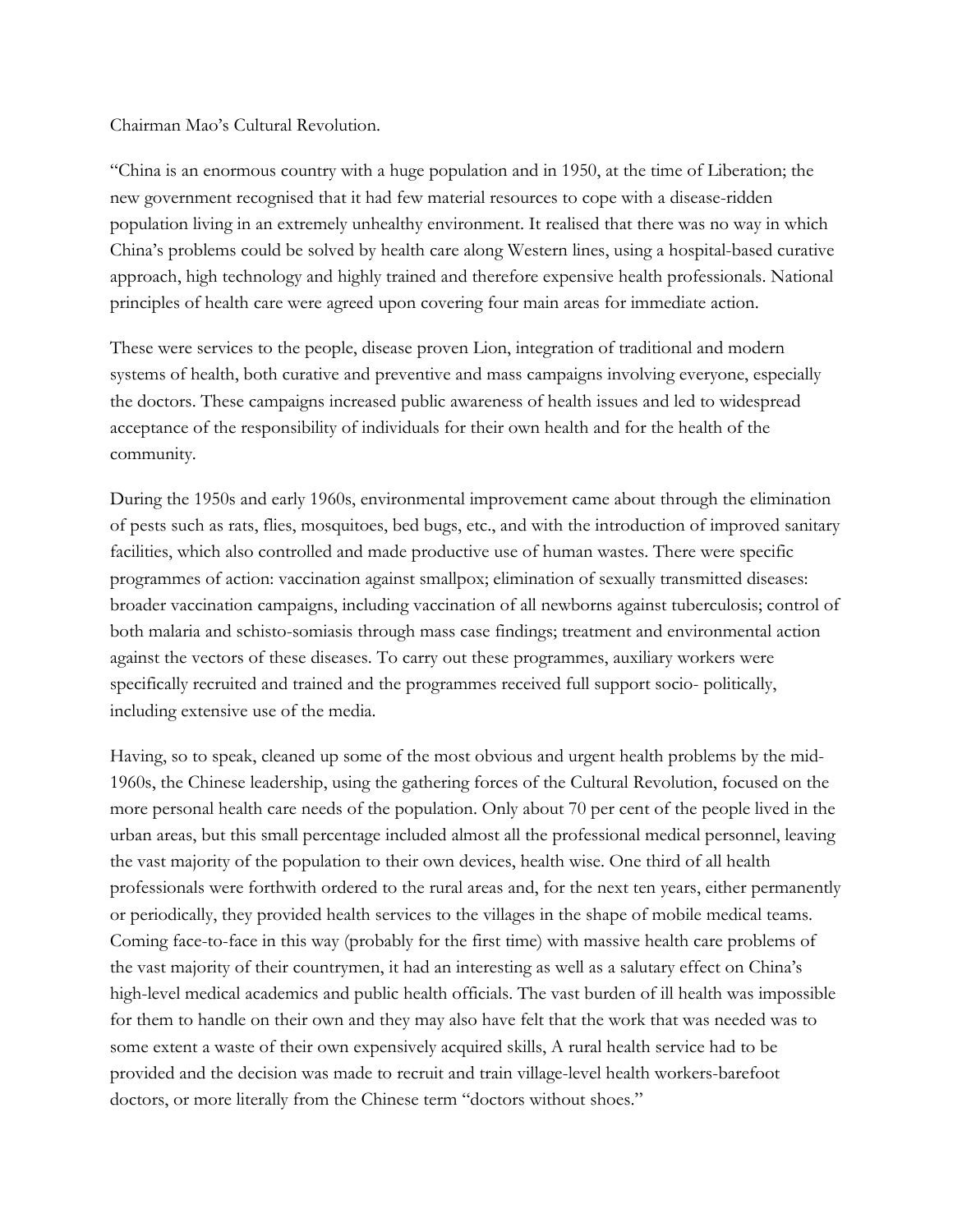Initially the barefoot doctors were multipurpose health workers chosen by the mobile teams in conjunction with the communities to be served, and trained as near as possible to where they were to work. Their training would sometimes be for short periods between times of intense agricultural activity since the barefoot doctors remained a part of their communities and shared in the day-to-day work of the peasants. They had the responsibility for preventive health care such as environmental improvement, vaccination and family planning. They also dealt with everyday illnesses and accidents and with pregnancy and delivery. They referred problems beyond their capability to the nearest medical centre. They seem to have had a very valuable impact on the health status of the Chinese rural people.

There is continuing education for barefoot doctors and career opportunities to the extent of eventual entry into medical schools."

In the proposed "barefoot" design system, each village or community initially would nominate a well-inclined person (preferably literate but not necessarily so) to get trained

at a Centre for design. The Centre may be located in the city. He will not be away from his village for a long time at a stretch. He or she will be trained in specific design skills and the knowledge relevant to, and most required by his community and its changing needs. He will learn to innovatively explore his regional resources in the best possible way, and create indigenous design solutions for the present-day market user needs, He will be equipped to cope with the scarcity of certain traditional materials (like ivory and rose wood in India) and to find judicious applications for new materials, like plastics, in forms most appropriate to the materials, and their processes. He will be made capable of finding appropriate alternatives for any unforeseen situations. He will be made aware of his innate sense of aesthetics and its application for human needs. He will be guided to design and do alt this within his own cultural milieu, taking into account the prevailing economy and the present day socioeconomic and ecological conditions.

Thus a good rural design service will be provided. The village community will pay partly for his training expense so that his service later is obligatory Trainees after this pilot training programme return to their village, practise designing as well as train others in the village as apprentices.

It is important that the barefoot designers remain part of their communities and share the day-to-day work of the poor villagers. They should not be away from their communities for too long. They should keep their ties alive.

In such a situation, the main function of city located central design organisations will be "training the trainers" or to use a clichéd expression, "being a seed farm."

This hypothesis was evolved based on my years of experience in India in organising and conducting design training programmes and field workshops for craftsmen, villager's, small entrepreneurs and